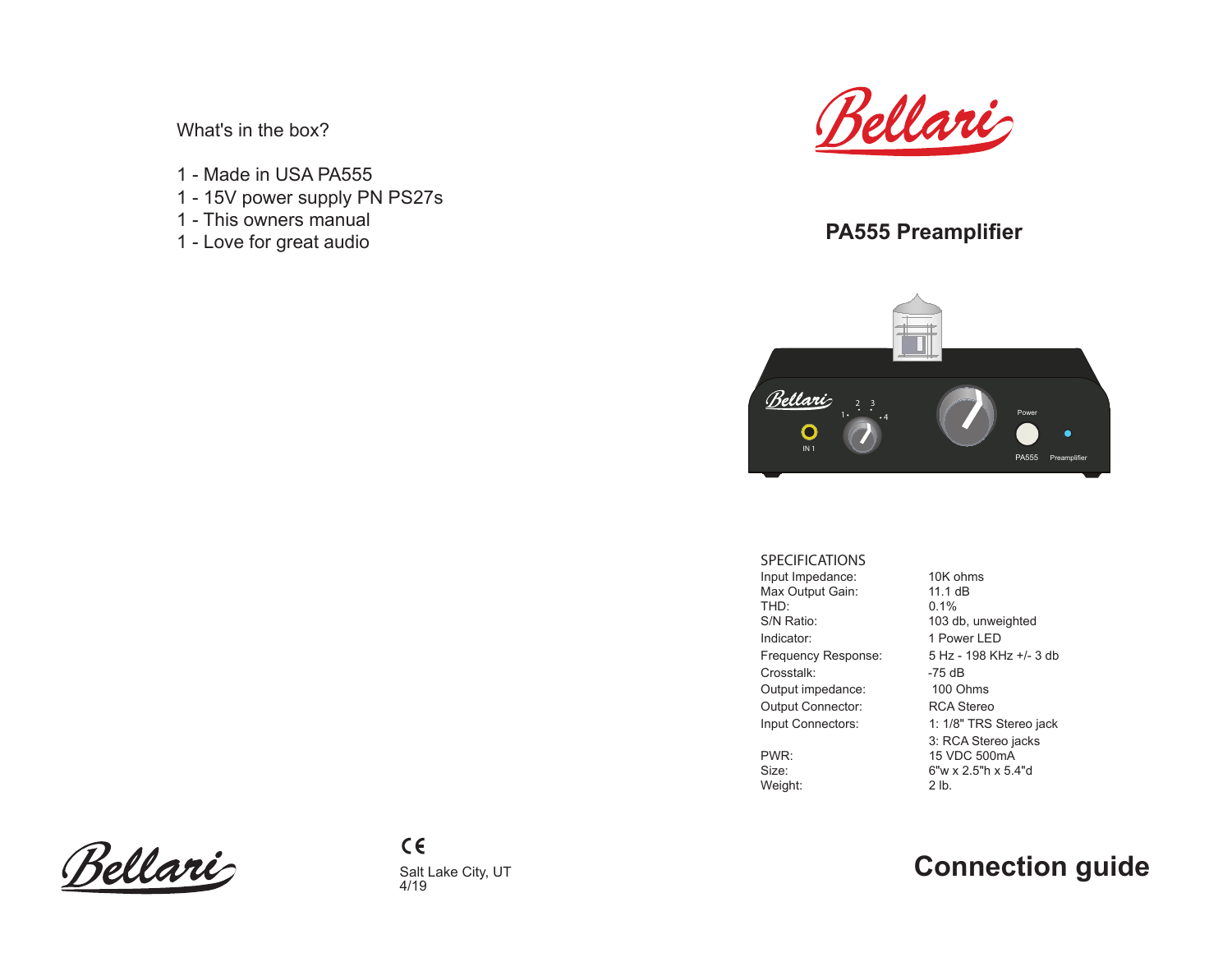Thank you for purchasing the PA555. We hope you enjoy using the PA555, and that it makes listening to your music collection rewarding. We sincerely appreciate the opportunity to build a product for you and participate in your love of quality music and sound. We love what we do and we're happy to help. All Bellari products are hand built in Salt Lake City, Utah by people who care about high quality music.

The PA555 uses one 12AX7 tube running at 150 volts. The input signal is connected directly to the grid of the tube and all of the gain of the PA555 is from the 12AX7 tube. The output section is a pair of emitter followers to drive the output. The PA555 has a no feedback circuit or integrated circuits in the audio path, it is all analog.

#### CONNECTION:

1 - Connect your sources to the PA555's "in" RCA jacks on the back or 1/8" stereo jack on the front. 2 - Connect the supplied PS27s adapter to the jack labeled "15VDC". Do not use any other adapter, or the unit might be unhappy, and you would need some repair work done.

3 - Connect your amplifier to the "OUTPUT" RCA jacks, select the channel you want.

4 - Enjoy your music.

Q: Do different tubes have different gain?

A: Yes, but it is not a big enough difference to worry about. With a 12AX7 the PA555 has 11.1 dB of gain. With a 5751 the PA555 has 10.7 dB of gain. Even though the 12AX7 has a gain factor of 100 and the 5751 (12AXWA) has a gain factor of 70 the slight decrease in max gain will not be noticeable as the PA555 has more gain than most preamps. Even different brands of tubes will have a slightly different gain, but it is so small you will not hear a difference.

Q: Do different tube brands have different specs? A: Yes, some tubes have better specs than others. The best tube we tested for specs in the PA555 was a N.O.S. 1960's Mullard long plate made in Great Britain 12AX7. The THD was improved quite a lot in our testing. The crosstalk also improved. With most all tubes the frequency response and signal to noise ratio will be about the same. The bad news about the Mullard tube is it is about a \$180 tube if purchased from a reputable tube seller. The included 12AX7 is a wonderful sounding tube with very smooth response. Changing tubes can be fun, but by no means necessary. The specs given for the PA555 are with the included 12AX7.

#### TUBE TEMP:

The tube will get up to around 140 degrees fahrenheit, it will be warm to the touch. The top chassis will also get warm from the tube's heat. This will not be an issue as the chassis will only get 20 degrees warmer than room temp. The entire top of the chassis will seem hot after the PA555 has been on for a few hours, this is normal and nothing to be concerned about. Some tubes do run hotter than others. In our testing the hottest tube we have seen was a NOS RCA 5751 made in Canada it ran at 147 degrees, and did make the top of the PA555 very warm to the touch after being on for a few hours. This is normal and is not a cause for concern.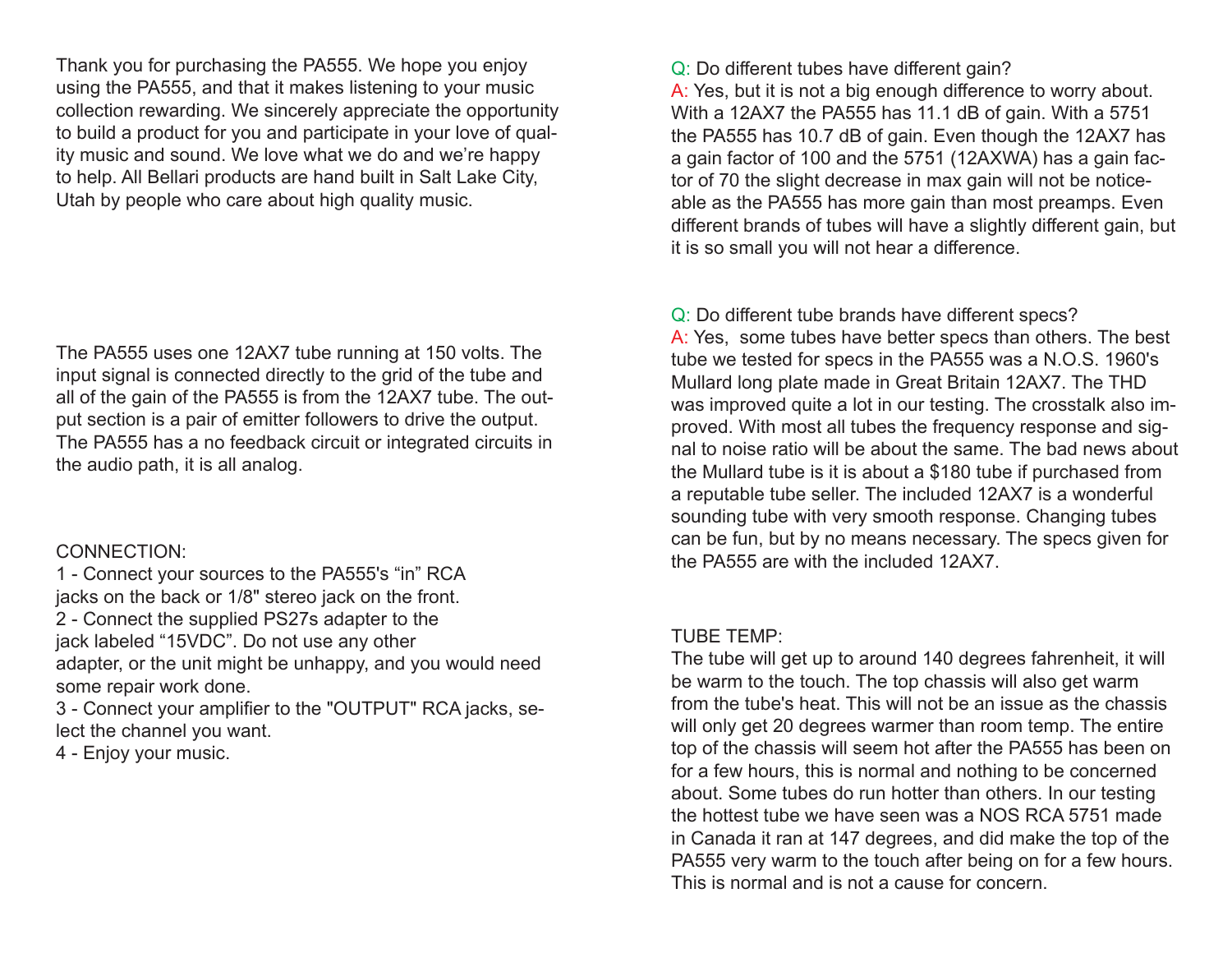### Q: Do tubes have a burn in time?

A: Yes, in our testing new tubes need 30 to 50 hours to burn in. The sound difference is very slight, but we recommend giving the tube a few hours from the time it is new. NOS tubes do not have a burn in time, or the burn in time is dramatically shorter than new manufactured tubes. We believe that is because NOS tubes were burned in when manufactured.

Q: What tube comes with my PA555?

A: The tube that came with your PA555 is a RUBY 12AX7 AKA Chinese Grey Plate. They have very good bass response and overall are a great tube for a warm, comfortable listening experience. We use this tube for obvious reasons, If we used NOS tubes we would have to charge considerably more for the PA555. In all honesty I do like the factory tube. It has very good bass response that you will miss with some NOS tubes. Changing tubes is fun and kind of adds to the allure of why you would use a tube in the first place. If you get tired of your gear rather than purchasing new gear you can buy a different tube and get a different sound experience from the same equipment.

Q: Does the power supply for the PA555 need to be upgraded?

A: No. The PS27s that is included is the best power supply available for the PA555. It does not need to be changed.

Q: What is the life expectancy of the vacuum tube in the PA555?

A: 10 to 50 years (longer if you do not use the unit very often) if you use it more often it will have a shorter life, like a light bulb. Less than 10 years if you have the unit on 24/7. 15 years if you use the unit once a day. 25 years if you use the unit a couple times a week. More than 40 years if you use the unit a few times a month. I do not recommend leaving tube equipment on all the time. It creates a lot of heat that is not beneficial to other electronic components.

## **FAQ:**

Q: What is a N.O.S. tube?

A: N.O.S. refers to (new old stock) it is a tube that was manufactured long ago and never used. These tubes are very sought after. They may or may not sound any better, but it is generally thought that most N.O.S. tubes are better in many ways over new foreign manufactured tubes.

Q: What kind of tubes can I use in the PA555?

- A: Tubes that can be used in the PA555 are:
- 12AX7 The industry standard for preamp tubes.

12AX7A - Same as a 12AX7 but generally has a slightly higher output. The NOS 12AX7A will also have a faster warm up.

7025 - This is the Military part number for a 12AX7.

ECC83 - This is the same as a 12AX7 it is the European part number.

12AX7WA - This is a 12AX7 with slightly lower output.

5751 - This is a Military part number for a 12AX7WA. There are many other tubes that can be used, but you get where this is going they are essentially the same tube with

different part numbers doing almost exactly the same thing.

Q: What is the best sounding tube I can get for the PA555? A: This is an unanswerable question. Everyone has different tastes. It is up to the individual to decide as all tubes sound slightly different. For me the best tube I have ever heard in a PA555 was a N.O.S. 5751 Telefunken tube.

Q: Does the tube need time to warm up before use? A: Yes, it will be usable in about 30 seconds. Longer warm up times are not needed, there is no benefit to warming the tube up longer than 30 seconds. Warm up simply means powering the unit on.